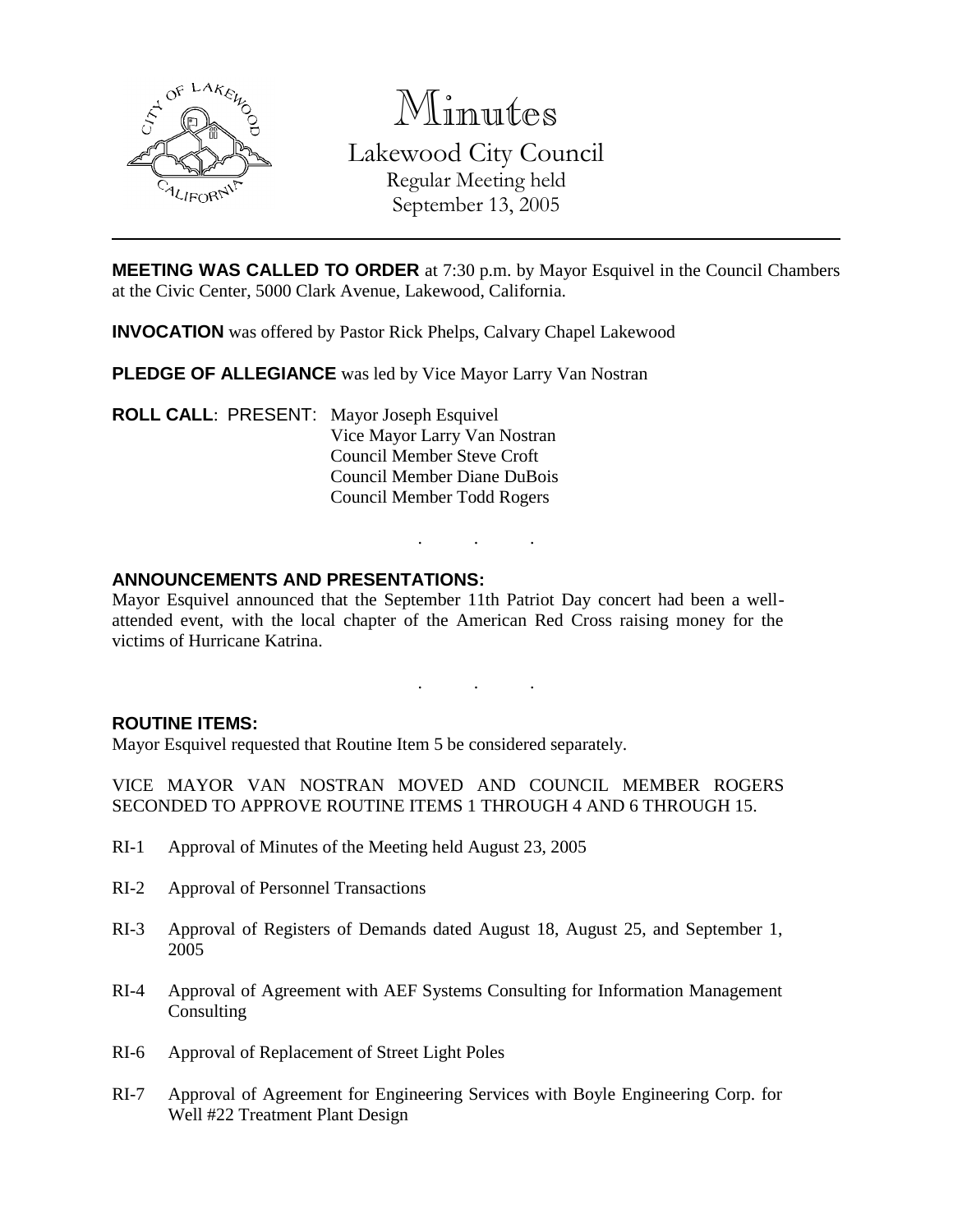City Council Minutes September 13, 2005 Page 2

#### **ROUTINE ITEMS:** Continued

- RI-8 RESOLUTION NO. 2005-59; A RESOLUTION OF THE CITY COUNCIL OF THE CITY OF LAKEWOOD DECLARING ITS INTENTION TO VACATE PARKVIEW DRIVE AND MANOR DRIVE AND SETTING A HEARING ON THE PROPOSED VACATION
- RI-9 Approval of Agreement with Tetra Tech, Inc. for Aquifer Storage and Recovery Wellhead and Pipeline Design, Phase 2
- RI-10 Approval of Permit for Mayfair High School Homecoming Parade
- RI-11 Approval of Covenant and Agreement for Private Sewer Line to Cross 36th Street
- RI-12 Acceptance of Notice of Completion for Public Works Project No. 05-7; Centre Carpet Replacement; Pacific Carpets, Inc.
- RI-13 Acceptance of Notice of Completion for Public Works Project No. 04-3; Traffic Signal, Candlewood @ Lakewood; Republic Electric
- RI-14 Acceptance of Notice of Completion for Public Works Project No. 05-1; Rehab Steel Water Tanks; AA-1 Services, Inc.
- RI-15 Approval of Purchase of Uninterruptible Power System for Computer Server Room

UPON ROLL CALL VOTE, THE MOTION WAS APPROVED:

AYES: COUNCIL MEMBERS: Van Nostran, Croft, DuBois, Rogers and Esquivel NAYS: COUNCIL MEMBERS: None

Mayor Esquivel stated that the original recommendation of the Community Promotion Committee had been based on the Chamber's decision not to include all propositions in their Initiative Forum. Having been informed that the Forum would now include all propositions, he recommended approval of cablecasting the Forum.

RI-5 Use of Facilities by Greater Lakewood Chamber of Commerce

MAYOR ESQUIVEL MOVED AND COUNCIL MEMBER ROGERS SECONDED TO WAIVE RENTAL FEES FOR USE OF THE COUNCIL CHAMBER FOR AN INITIATIVE FORUM AND TO CABLECAST SAID FORUM AT NO CHARGE. UPON ROLL CALL VOTE, THE MOTION WAS APPROVED:

. . .

AYES: COUNCIL MEMBERS: Van Nostran, Croft, DuBois, Rogers and Esquivel NAYS: COUNCIL MEMBERS: None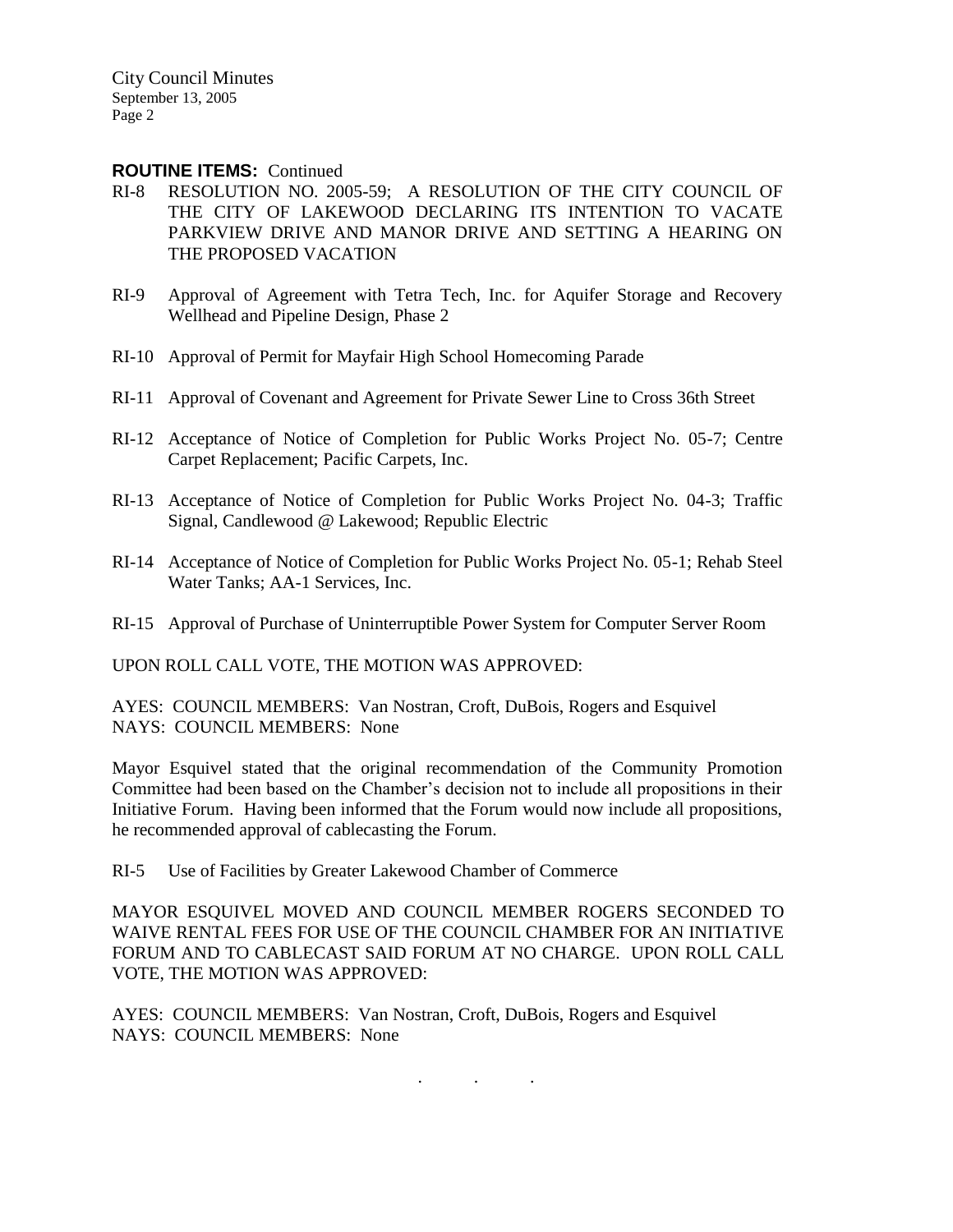## **1.1 • AWARD OF BID FOR PURCHASING BID 05-4, CONTROL COMMAND CENTER NETWORK**

Finance Director Larry Schroeder presented an oral report based on the memo contained in the agenda and reported five bids had been received for the purchase of a Control Command Center (Dispatch Radio Console) for use in the Sheriff's Station after the remodel. He advised that the funding had been secured by Lakewood's Congressional representative through a Federal Technology Grant. He noted that the low bidder on the item had requested that their bid be withdrawn due to an arithmetical error. It was the recommendation of staff that the City Council authorize the withdrawal of the bid from Henry Brothers Electric and the purchase of the Control Command Center from Metro Video Systems, Inc. in the amount of \$18,765.13.

Mayor Esquivel opened the public hearing at 7:37 p.m. and called for anyone in the audience wishing to address the City Council on this matter. There was no response.

COUNCIL MEMBER CROFT MOVED AND VICE MAYOR VAN NOSTRAN SECONDED TO APPROVE STAFF'S RECOMMENDATION. UPON ROLL CALL VOTE, THE MOTION WAS APPROVED:

AYES: COUNCIL MEMBERS: Van Nostran, Croft, DuBois, Rogers and Esquivel NAYS: COUNCIL MEMBERS: None

# **1.2 • AWARD OF BID FOR PURCHASING BID 05-5, VOICE-OVER IP SOLUTION**

. . .

The Director of Finance presented an oral report based on the memo contained in the agenda and stated that two bids had been received for the purchase of a Voice-Over IP Solution to be used in the remodeled Sheriff's Station. He noted that one of the bids submitted had been incomplete. It was the recommendation of staff that the City Council authorize the purchase of a Voice-Over IP Solution from Sarcom, Inc. in the amount of \$197,314.67.

Responding to a question from Vice Mayor Van Nostran, Deputy City Manager Sandi Ruyle stated that the proposed system was a state-of-the-art system which had been specified by the Sheriff's Department for installation in all stations.

Council Member Rogers determined from the Director of Finance that the remaining bid was within the projected estimate for the item.

Mayor Esquivel opened the public hearing at 7:41 p.m. and called for anyone in the audience wishing to address the City Council on this matter. There was no response.

VICE MAYOR VAN NOSTRAN MOVED AND COUNCIL MEMBER DUBOIS SECONDED TO APPROVE STAFF'S RECOMMENDATION. UPON ROLL CALL VOTE, THE MOTION WAS APPROVED:

AYES: COUNCIL MEMBERS: Van Nostran, Croft, DuBois, Rogers and Esquivel NAYS: COUNCIL MEMBERS: None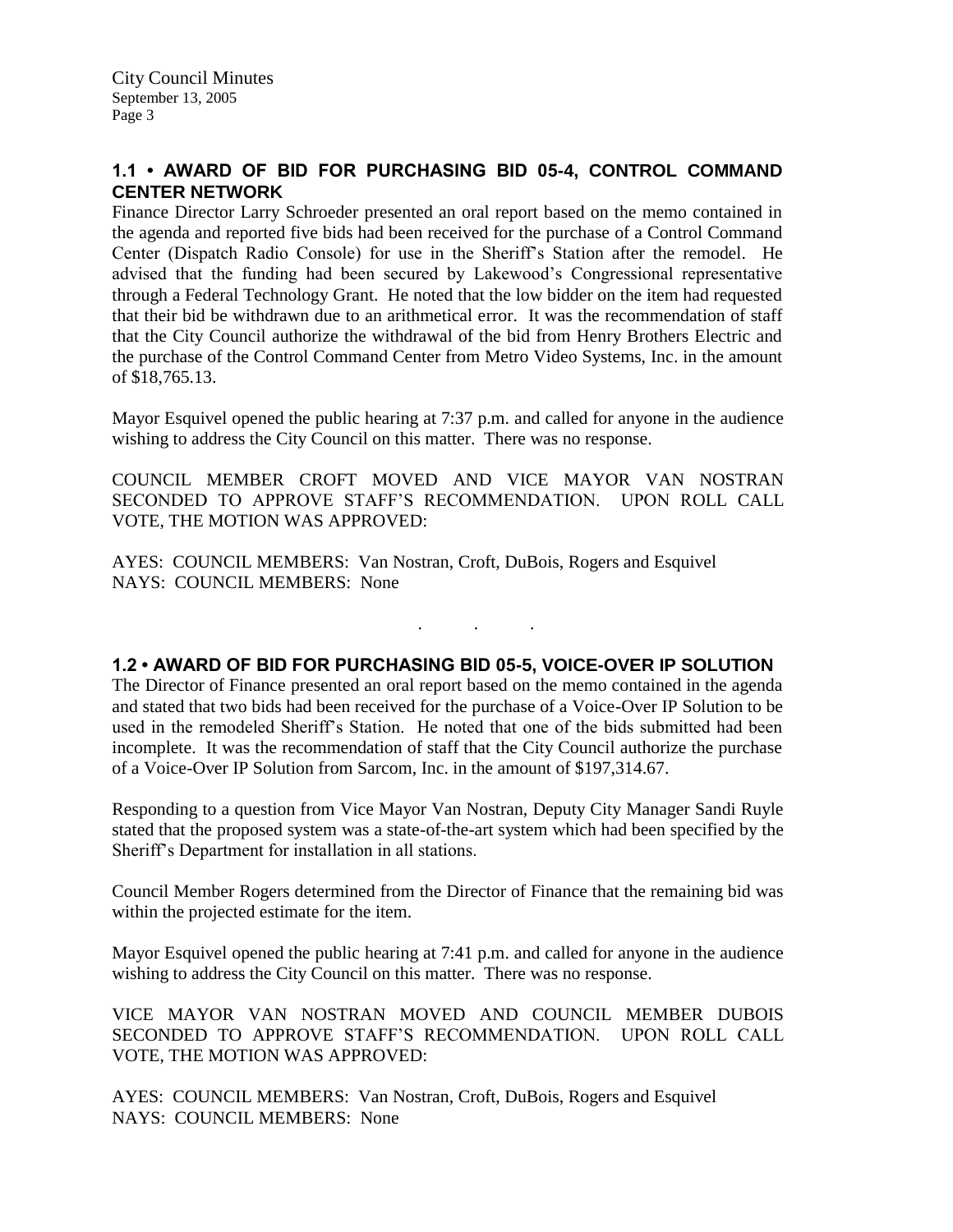## **1.3 • CDBG PROGRAM CONSOLIDATED ANNUAL PERFORMANCE AND EVALUATION REPORT FOR FY 2004-05**

Community Development Director Chuck Ebner gave a brief oral presentation based on the memorandum in the agenda and reported that the Community Development Block Grant Program required the submission of an annual performance report. The Consolidated Annual Performance and Evaluation Report (CAPER) summarized accomplishments during the previous program year. He highlighted program accomplishments like the Single Family Rehabilitation Loan Program for seniors and low-income families, and public services like Meals on Wheels and Pathways Volunteer Hospice. It was the recommendation of staff that the City Council hold a public hearing to receive input from citizens on the CAPER and to direct staff to consider and submit to the local Office of Housing and Urban Development (HUD) any comments received throughout the comment period.

Mayor Esquivel opened the public hearing at 7:44 p.m. and called for anyone in the audience wishing to address the City Council on this matter. There was no response.

COUNCIL MEMBER DUBOIS MOVED AND COUNCIL MEMBER ROGERS SECONDED TO CLOSE THE PUBLIC HEARING AND APPROVE STAFF'S RECOMMENDATION. UPON ROLL CALL VOTE, THE MOTION WAS APPROVED:

AYES: COUNCIL MEMBERS: Van Nostran, Croft, DuBois, Rogers and Esquivel NAYS: COUNCIL MEMBERS: None

## **2.1 • RESOLUTION NO. 2005-60; MEMORIALIZING ACTION TO DENY CONDITIONAL USE PERMIT NO. 778**

. . .

City Attorney Steve Skolnik advised that during the City Council meeting held on August 23, 2005, the City Council had conducted a public hearing on Conditional Use Permit No. 778, to permit the sale of alcoholic beverages at a 7-Eleven convenience store to be located at 3500 South Street. Following the public hearing, the City Council had overturned the decision of the Planning and Environment Commission and directed staff to prepare a resolution denying the Conditional Use Permit. He further advised that since the public hearing on this matter had been closed, the only appropriate remarks at this time would have to pertain to whether the proposed resolution accurately reflected the intent of the City Council.

RESOLUTION NO. 2005-60; A RESOLUTION OF THE CITY COUNCIL OF THE CITY OF LAKEWOOD GRANTING THE APPEAL OF CONDITIONAL USE PERMIT NO. 778 AND DENYING A CONDITIONAL USE PERMIT FOR THE SALE OF ALCOHOLIC BEVERAGES FOR OFF-SITE CONSUMPTION AT 3500 SOUTH STREET, LAKEWOOD, CALIFORNIA

COUNCIL MEMBER ROGERS MOVED AND VICE MAYOR VAN NOSTRAN SECONDED TO ADOPT RESOLUTION NO. 2005-60.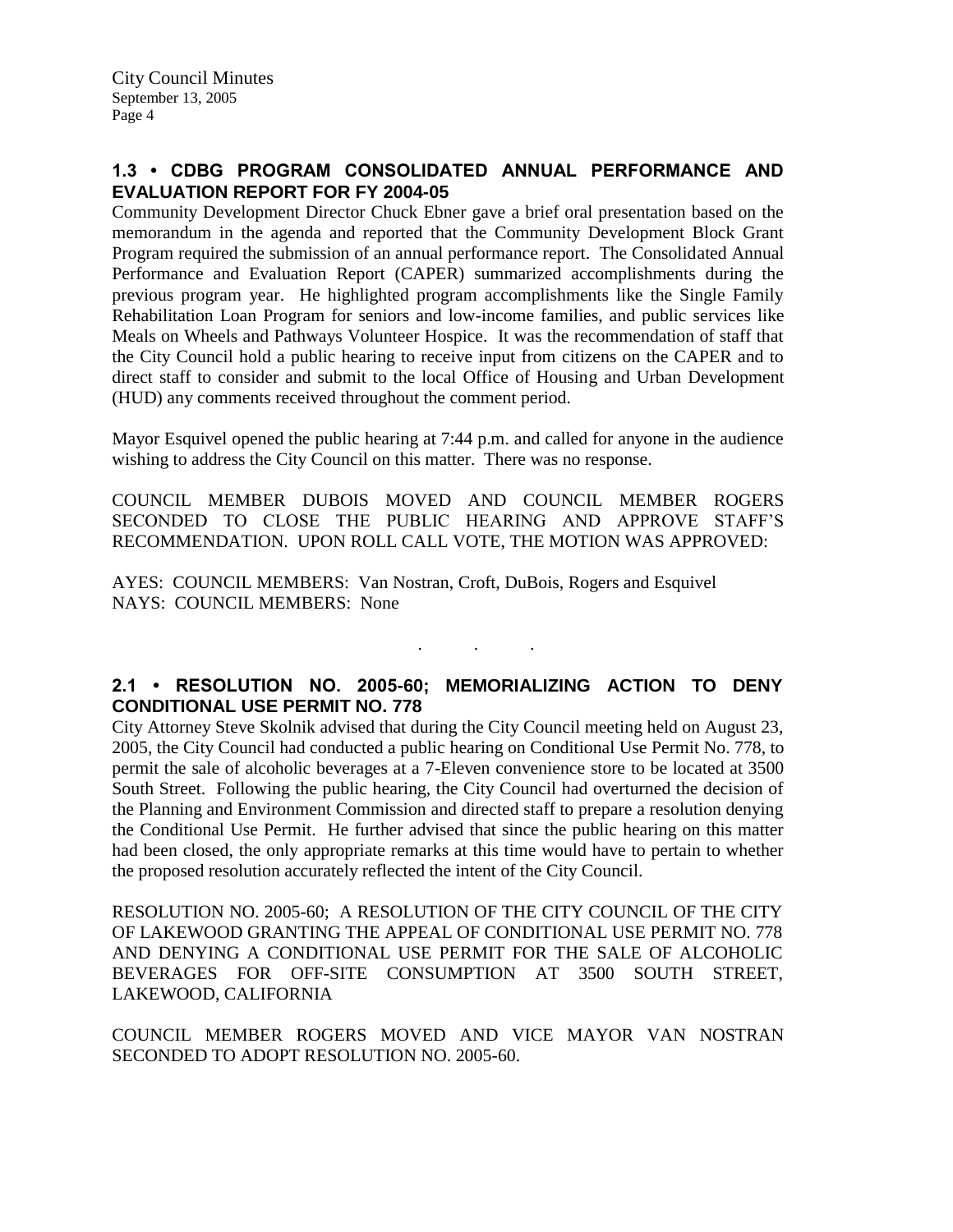### **2.1 • RESOLUTION NO. 2005-60; MEMORIALIZING ACTION TO DENY CONDITIONAL USE PERMIT NO. 778** – Continued

UPON ROLL CALL VOTE, THE MOTION WAS APPROVED:

AYES: COUNCIL MEMBERS: Van Nostran, Croft, DuBois, Rogers and Esquivel NAYS: COUNCIL MEMBERS: None

### **2.2 • INTRODUCTION OF ORDINANCE NO. 2005-10; AMENDING THE LAKEWOOD MUNICIPAL CODE PERTAINING TO BAIL BOND BROKERS**

. . .

The City Attorney advised that at the City Council meeting of August 23, 2005, during Oral Communications a speaker had pointed out a problem with a specific area of the Lakewood Municipal Code. Since there was case law supporting that the State of California had preemptive authority to regulate bail bond brokers, he recommended that the Municipal Code be amended to remove an existing requirement pertaining to bail bondsmen and business licenses.

ORDINANCE NO. 2005-10; AN ORDINANCE OF THE CITY OF LAKEWOOD AMENDING SECTION 6527.2 OF THE LAKEWOOD MUNICIPAL CODE TO REMOVE THE BUSINESS TAX REQUIREMENT FOR BAIL BOND BROKERS

COUNCIL MEMBER ROGERS MOVED AND COUNCIL MEMBER DUBOIS SECONDED TO INTRODUCE ORDINANCE NO. 2005-10. UPON ROLL CALL VOTE, THE MOTION WAS APPROVED:

. . .

AYES: COUNCIL MEMBERS: Van Nostran, Croft, DuBois, Rogers and Esquivel NAYS: COUNCIL MEMBERS: None

#### **3.1 • DESKTOP COMPUTER PURCHASE**

The Director of Finance gave a brief oral presentation based on the memorandum in the agenda and reported that resuming the City's desktop computer replacement cycle, staff was seeking to replace fifty of the oldest and most problematic computers currently in use with Dell computers. Pursuant to Section 2712 of the Municipal Code, the City was able to utilize the State's CMAS (California Multiple Award Schedules) pricing for this purchase. It was the recommendation of staff that the City Council authorize the purchase of fifty desktop computers, including monitors, from Dell in the amount of \$63,883.76.

Mayor Esquivel determined from Mr. Schroeder that this purchase was a budgeted item.

VICE MAYOR VAN NOSTRAN MOVED AND COUNCIL MEMBER DUBOIS SECONDED TO APPROVE STAFF'S RECOMMENDATION. UPON ROLL CALL VOTE, THE MOTION WAS APPROVED:

AYES: COUNCIL MEMBERS: Van Nostran, Croft, DuBois, Rogers and Esquivel NAYS: COUNCIL MEMBERS: None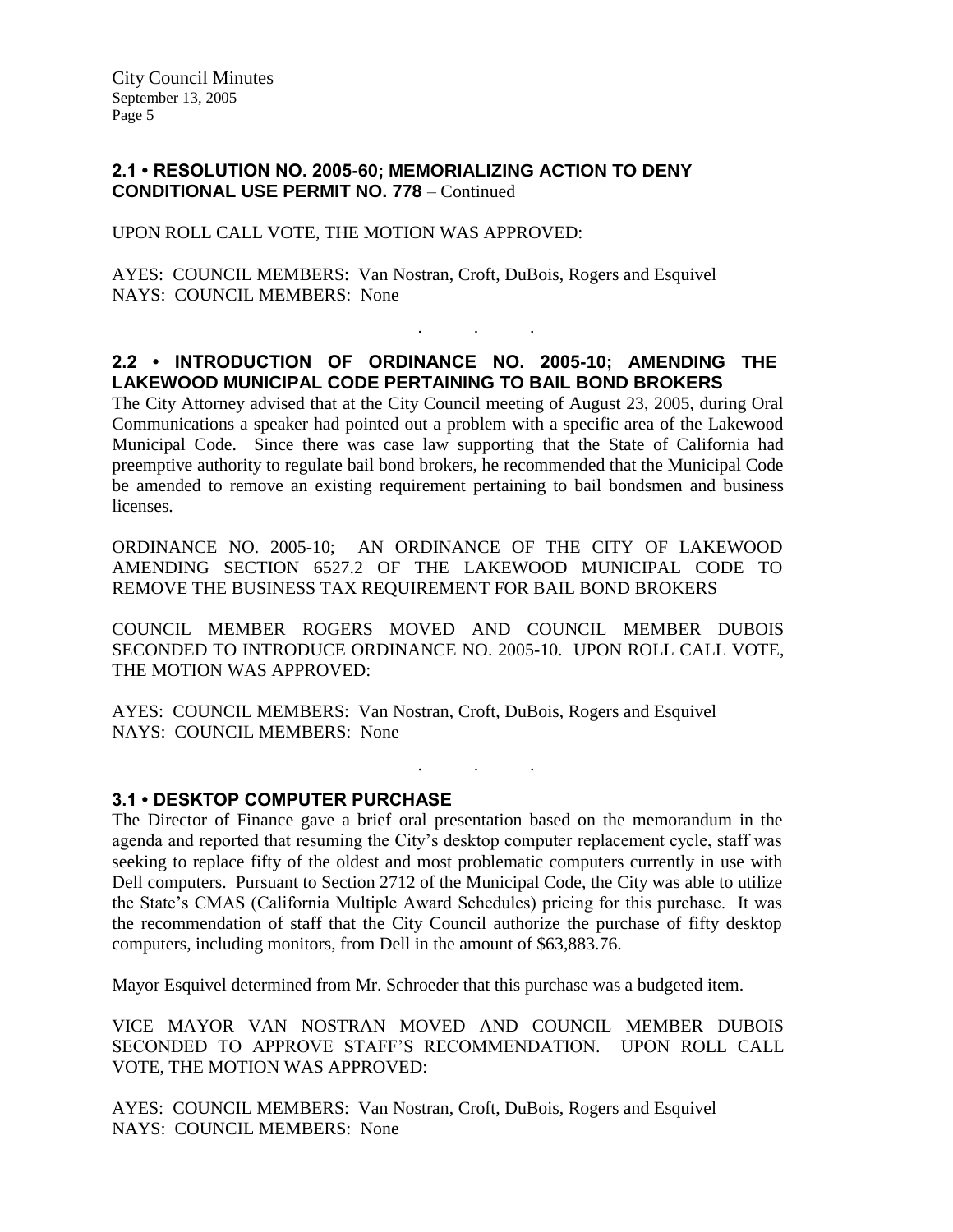# **3.2 • LEASE RENEWAL FOR SHERIFF COMMUNITY SAFETY CENTER AT LAKEWOOD MALL**

Deputy City Manager Sandi Ruyle presented an oral report based on the memo contained in the agenda and stated the lease for the Lakewood Sheriff Community Safety Center at the Mall was expiring and proposed for renewal. She reported that since the opening of the Safety Center in June of 2002, the Lakewood Mall had realized a 26 percent decrease in crime. She also noted that the Safety Center had been host to nearly 11,000 visitors participating in activities such as community meetings, Sheriff's training classes, Business Watch training, and free safety classes offered through the City's recreation catalog. Due to the success of the partnership among the City, the Sheriff's Department and the Lakewood Mall, the mall owners, Macerich Company, has offered to extend the lease for an additional three-year period with the same terms as the initial lease. It was the recommendation of staff that the City Council approve the Lease Extension Agreement with Macerich Company for a three-year period to expire on September 30, 2008.

Council Member Rogers observed that the Safety Center was a hub of activities, noting that he personally had taught and attended training classes at the Center.

Vice Mayor Van Nostran stated that it spoke to the success of the partnership that the Mall management would be willing to extend the terms of the original lease, considering that they could probably lease the space to a retail tenant for a much higher rate.

COUNCIL MEMBER ROGERS MOVED AND COUNCIL MEMBER CROFT SECONDED TO APPROVE STAFF'S RECOMMENDATION. UPON ROLL CALL VOTE, THE MOTION WAS APPROVED:

AYES: COUNCIL MEMBERS: Van Nostran, Croft, DuBois, Rogers and Esquivel NAYS: COUNCIL MEMBERS: None

At 7:54 p.m., the Regular Meeting of the City Council was recessed for the Meeting of the Lakewood Redevelopment Agency. At 7:56 p.m., the City Council Meeting was reconvened.

. . .

. . .

#### **ORAL COMMUNICATIONS:**

Phyliss Bowles addressed the City Council regarding redevelopment in the eastern portion of the City.

Regina Coburn spoke concerning a raised sidewalk in front of her residence.

Council Member Rogers, pointing out that the City Council had appropriated an additional \$150,000 in funding for hardscape repairs this year, encouraged Mrs. Coburn to work with staff regarding the removal of her tree and sidewalk repair.